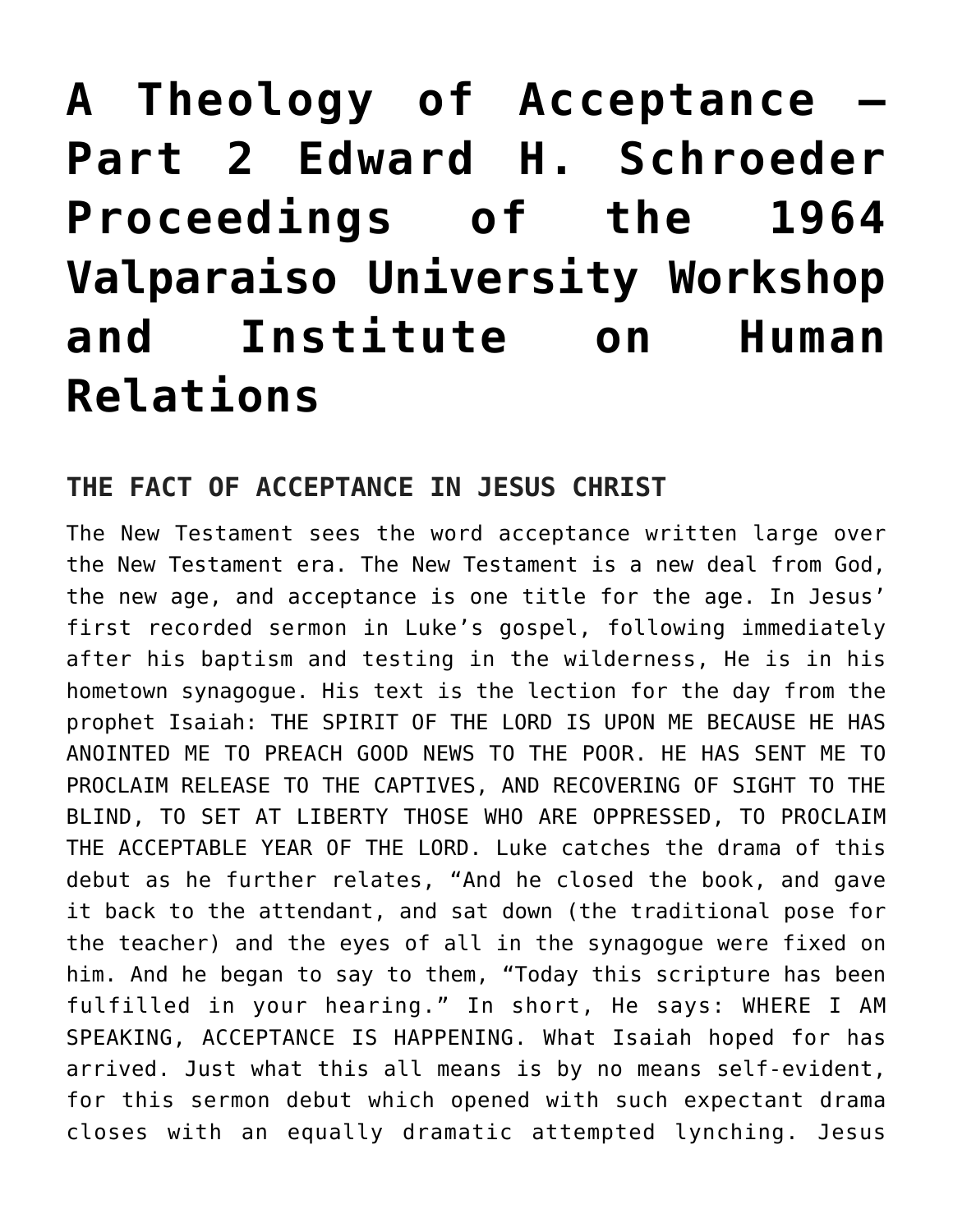indicates that as the one who brings the fulfillment of this long-awaited era of acceptance, He Himself is the prophet who will not be acceptable in his own country. And His explication of that brings a quick close to the sermon as the listeners move to prove how unacceptable this particular prophet is. Luke records: "When they heard this, all in the synagogue were filled with wrath. And they rose up and put him out of the city, and led him to the brow of the hill on which their city was built, that they might throw him down headlong." At this point in Jesus' career they do not succeed, but the direction is given for the eventual climax of the prophet who fulfills. Nevertheless He is the Fulfillment of the acceptable year of the Lord.

In his correspondence with the Christians in Corinth, St. Paul also picks up this note of the new era of acceptance which now exists by virtue of Christ. Because the Corinthian Christians are themselves residents in this new era, Paul entreats them not to waste it: "We entreat you not to accept the grace of God in vain, for God says" AT THE ACCEPTABLE TIME I HAVE LISTENED TO YOU AND HELPED YOU ON THE DAY OF SALVATION." Paul's own comment on this Old Testament assertion (also from Isaiah) is, "BEHOLD NOW IS THE ACCEPTABLE TIME: BEHOLD NOW IS THE DAY OF SALVATION." In the actual Greek text Paul uses a different word for "Acceptable" in his own comment on the word from Isaiah. Isaiah's quotation uses the normal adjective from the verb "accept." It is the acceptable time. Pual uses a term which might be translated in the superlative: Behold, now is the super-duper-acceptable time. Now that we stand already on this side of Christ's resurrection, we have received more than Isaiah imagined.

Just what is it about the life and work of Christ that makes the time (history itself) one of acceptance and super-duper at that? We could fairly easily envision that such a perfect man might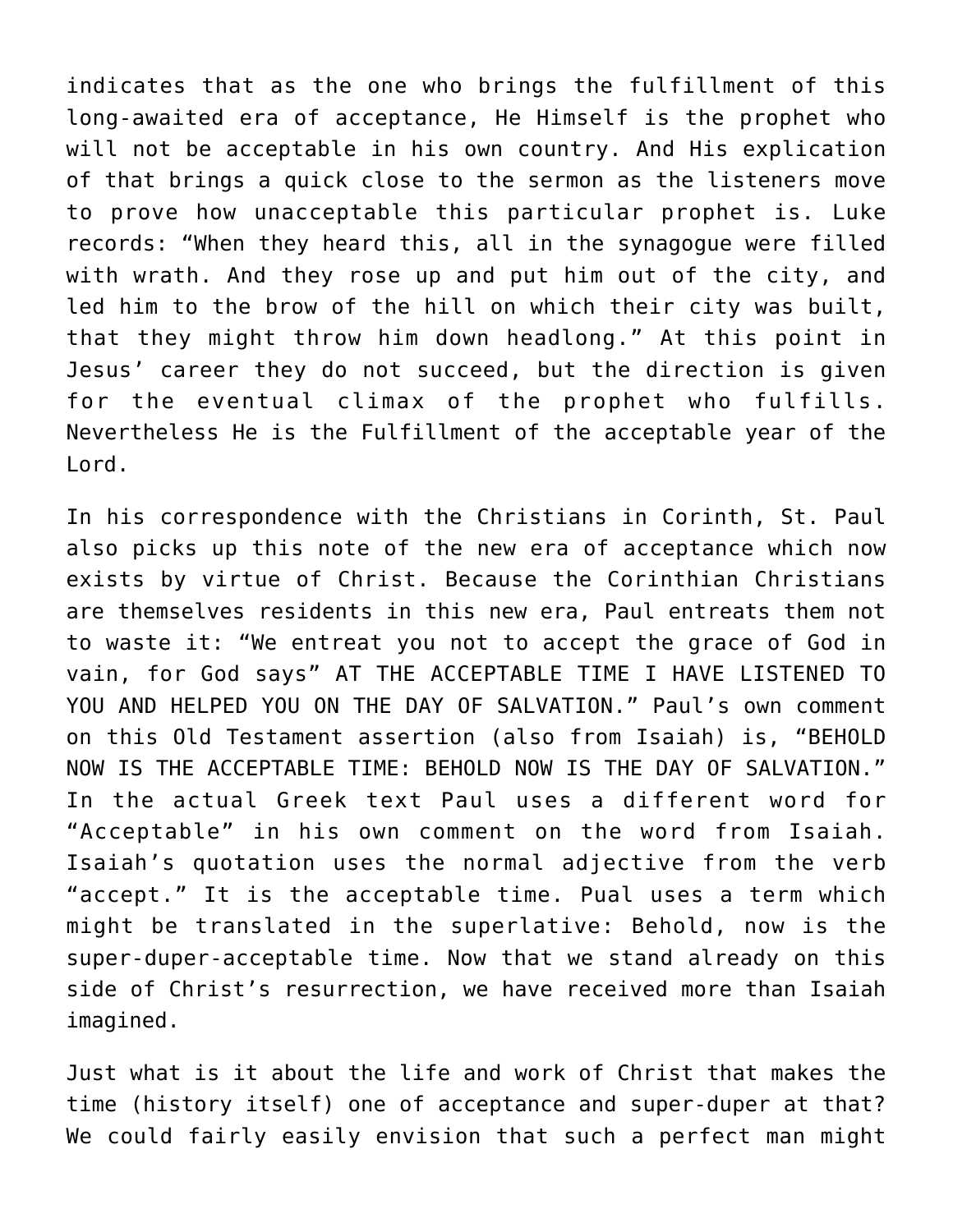himself be acceptable, and therefore his own personal history and biography would be a piece of acceptable history, but what about that one small piece of human history that ushers in to history the age of acceptance? HOW DOES HE MAKE THE WHOLE AGE ONE OF ACCEPTANCE? JUST WHAT WAS ACCEPTABLE ABOUT HIM IN THE FIRST PLACE?

### **"BUT EMPTIED HIMSELF"**

We might first be prompted to answer the question of Christ's acceptability, by simply saying, Why, He was the sinless Son of God. Obviously, He is acceptable. Although the New Testament never denies that Christ was the sinless Son of God, it never (to my knowledge) fastens on this divine heredity as the grounds for God's approving and accepting Him. In fact, most often He is accepted by God for almost exactly the opposite grounds – namely, that He got mixed up with sinners, with those who were more sons of the devil rather than sons of God. Not because He hung on to His divine heredity while He was incarnate, but because He sacrificed it in order that others might attain it. This is St. Paul's perspective in the classic Christological passage in Philippians on the mind of Christ: "who though he was on the form of God (had the divine heredity by divine right) did not count equality with God a thing to be grasped (exploited for oneself), but emptied himself, taking the form of a servant, being born in the likeness of men ( and for Paul that does not mean just having arms and legs, it means being a man "after the fall"). And being found in human form he humbled himself and became obedient until death (that is the situation of life after the fall), even death on a cross. (And now comes the evaluation and acceptance.) THEREFORE GOD HAS HIGHLY EXALTED HIM AND GIVEN HIM A NAME THAT IS ABOVE EVERY NAME IN HEAVEN AND EARTH, (namely) JESUS CHRIST IS LORD" – that is what God Himself ascribes to him. And when men ascribe Lordship to Jesus (1964, A.D., e.g.,) they are not competing with the Lordship of God the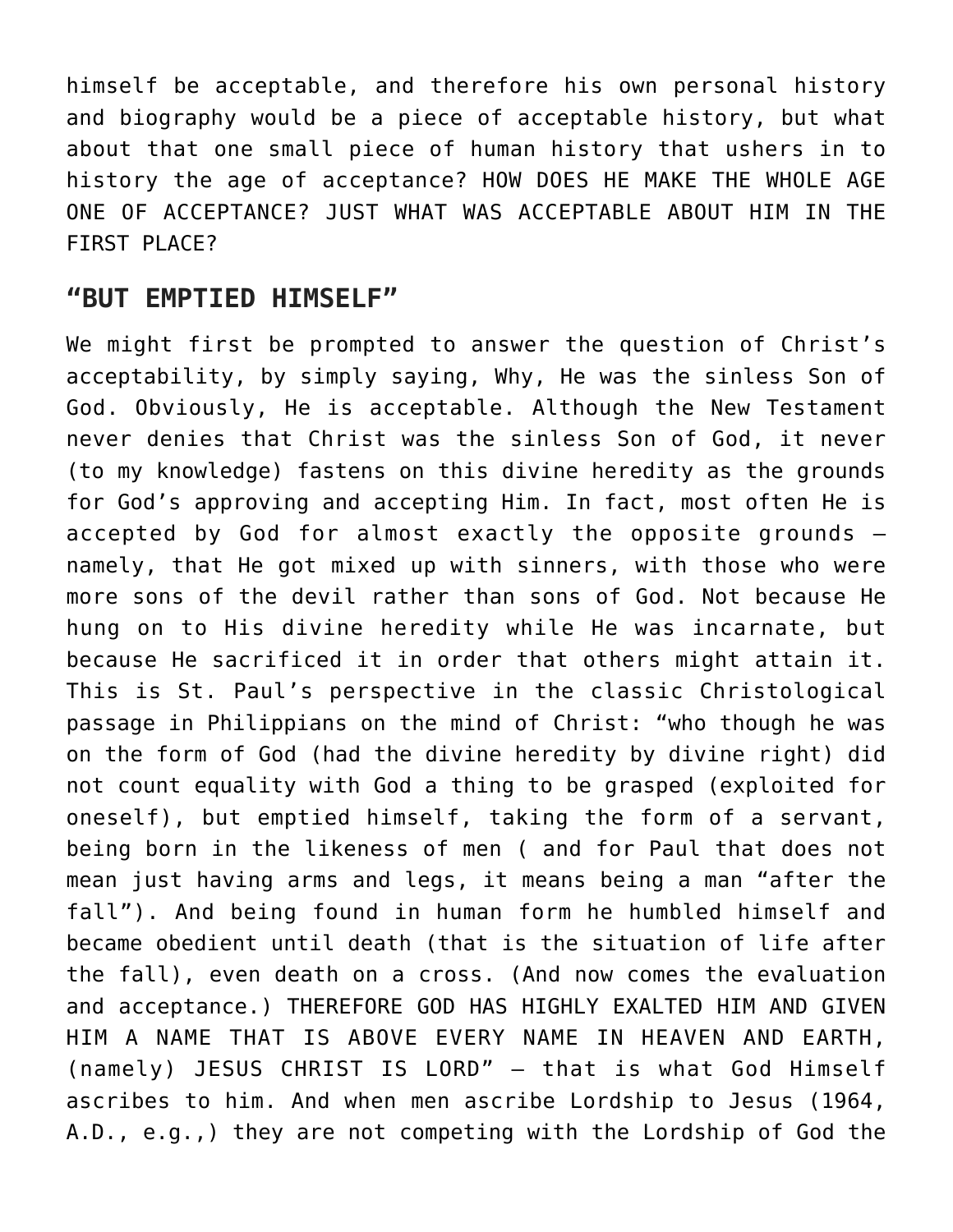Father, but they are glorifying God the Father.

Throughout His ministry Jesus is consistently tempted to exploit the divine heredity:

- a. In the wilderness with the tempter who calls to His mind the discrepancy between His divine heredity and the starvation He faces;
- b. in conversation with His own disciples, for example, moments after Peter makes his confession to Jesus' heredity, "You are the Christ, the son of the living God," Christ says: Good enough, and now as such I must head for Jerusalem and good Friday. To which Peter, amazed, responds: "God forbid! This shall never happen to you. You're the Son of God, aren't you?" But Christ senses once more that this is the satanic use of divine heredity  $-$  to be used for self-preservation, and so He dismisses Peter with a shattering condemnation of unacceptance: Get behind me, Satan! You are a hindrance (scandal) to me; for you are not on God's side, but on men's side.
- c. Right down to the wire, as He is already elevated on the cross, the temptation comes to exploit the divine heredity: IF YOU ARE THE SON OF GOD, COME DOWN FROM THE CROSS AND THEN WE WILL BELIEVE YOU.

Christ's acceptability mysteriously inheres in the divine heredity sacrificed instead of exploited. It was just such a perspective that characterized the working Christology of Luther as he mulled over such assertions of the apostles that Christ became a curse for us, that, although sinless He was, He became a sinner, yes, He even became sin itself (II Cor. 5:21). In the Galatians commentary of 1531 Luther worked out this character of Christian Christology in detail in his exegesis of the Galatians passage 3:13: Christ BECAME A CURSE FOR US. Robert Bertram summarized this aspect of Luther's Christology in a paper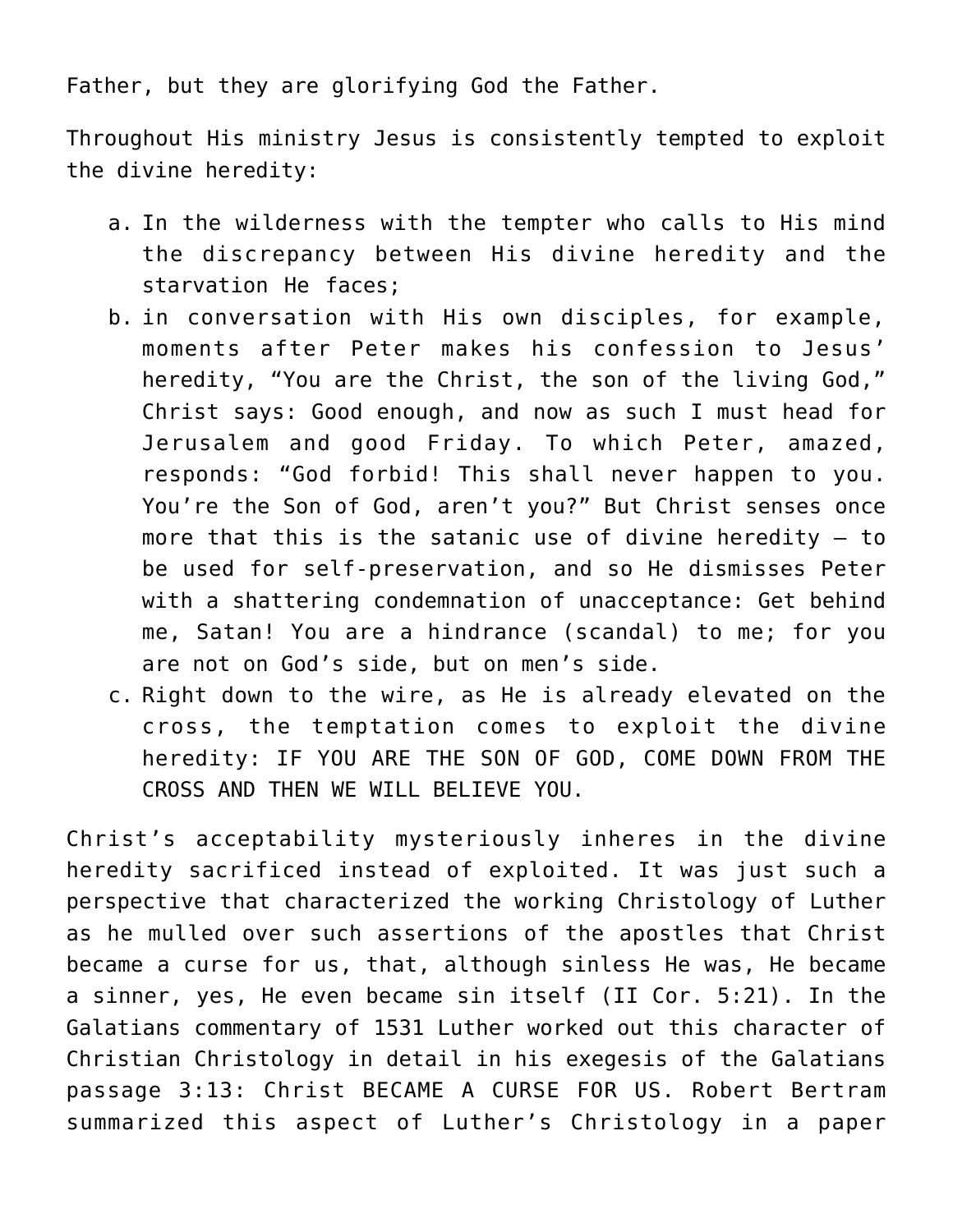entitled HOW OUR SINS WERE CHRIST'S. Much of what I say below is drawn from Bertram's work.

#### **FOR US**

The acceptable year of the Lord comes into being with the predication to Christ of such key terms of unacceptability as sin and curse. Despite His divine heredity and without specific sinful acts in his biography to point to, sin and curse are predicated to Christ. However, in the two chief New Testament passages where these terms are predicated to Him, Paul adds the soteriological concern to the purely Christological one. He became a curse for us. He is made sin for us. Luther sees this "for us " as soteriological necessity. "Our sins," he says, "must be Christ's own sin, or we shall perish eternally." "If He is innocent and does not carry our sins, then we carry them and shall die and be damned in them." "But thanks be to God, who gives us the victory through our Lord Jesus Christ."

As usual, Luther is developing this apparently pessimistic Christology in contrast to the scholastic tradition of his day with its emphasis on Christ's sinless character. Although at first the scholastic emphasis would appear too do great honor to Christ, Luther sees it as doing just the opposite (RWB, 2) "If the sophists had their way, if it were true that Christ is 'innocent and does not carry our sins,' then we carry them and shall die and be damned in them.' But, says Luther, 'this is to abolish Christ and make Him useless.' That is the 'shame and infamy' (and not praise and honor) of denying Christ's sinnerhood."

Therefore it must be said that "our sins 'are as much Christ's own as if He Himself had committed them.' We can state the matter another way: Our sins are Christ's not by means of some transcendent, super-historical transaction, in which God simply 'regards' our sins as his or simply 'imputes' our sins to Him,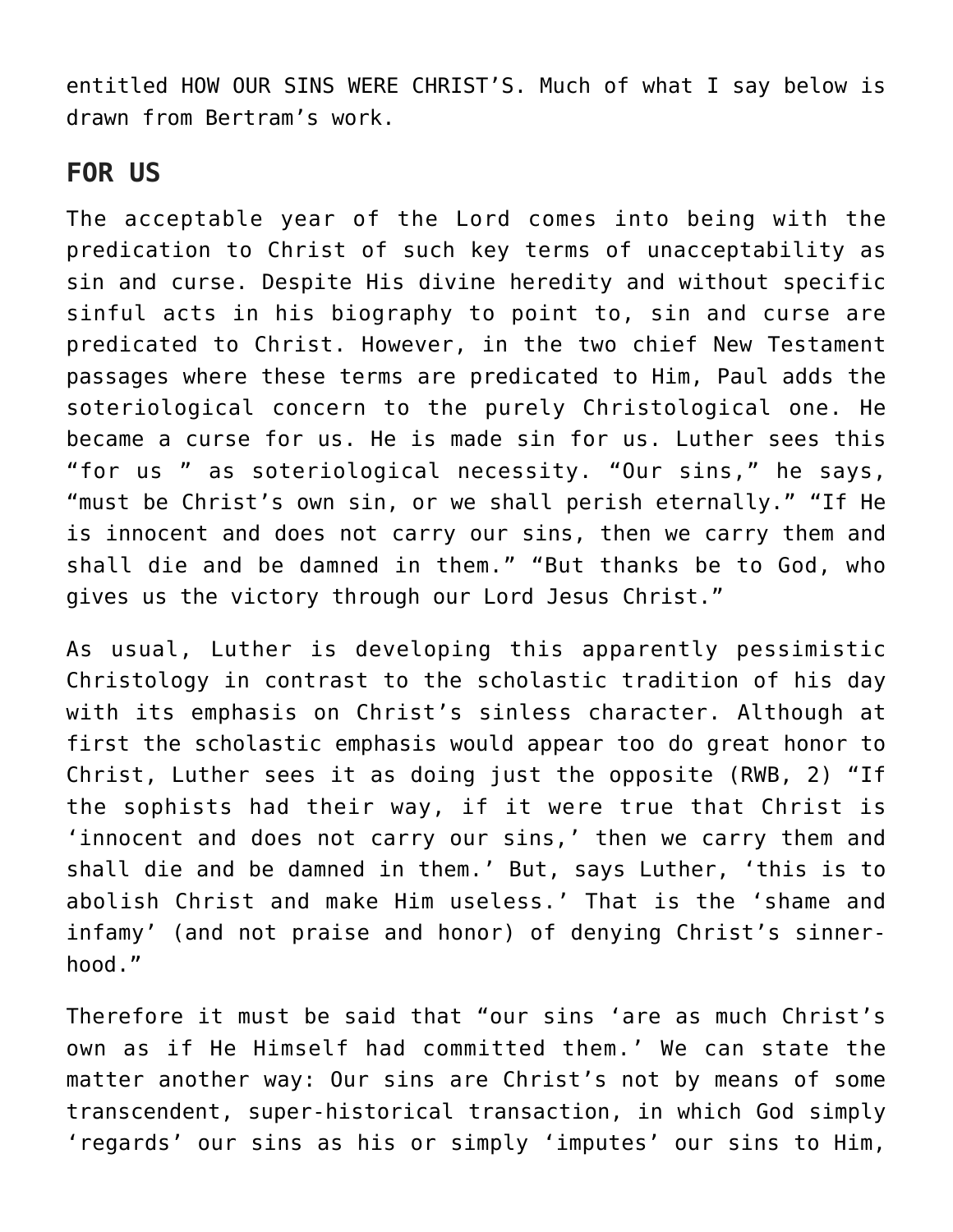but by means also of His own immanent, historical 'bearing' of these sins-' as much Christ's own as if He Himself had committed them." Although Christ did not of course commit them, He becomes a curse and sin, not by divine make-believe and pretending, but by the same concrete historical facts and situations that ordinarily cause our own sins to be predicated to us and therefore render us unacceptable.

First for example, Luther argues (with Paul, he thinks) that if Christ died, He must have been under the law. The law condemns only sinners to death. A non-sinner it cannot and will not kill. It did kill Christ. Therefore He was under the law, therefore He was sinner. For unless He had taken upon Himself (our) sins…the law would have had no right over Him.

Second, the point of Christ's biographical sinnerhood is His association with sinners. Fraternizing with us enemies of god, He joined himself to the company of the accurse. Therefore when the law found Him among thieves, it condemned and executed Him as a thief. At this point Luther uses a now familiar word in complaining that the sophists "deprive us when they segregate Christ from sins and from sinners."

Thirdly, the sins of the world which the Lamb of God took upon Himself as Luther understands it is no abstract universal, not just sin in general. It is exhaustive of every actual sinner and sin in history. Luther represents Christ as saying, "I have committed the sins that all men have committed," – "the sin of Paul, the former blasphemer, of Peter who denied Christ, of David…an adulterer and a murderer and who caused the Gentiles to blaspheme the name of the Lord." Here too Luther has a soteriological interest, for if Christ really bore the totality of factual sinfulness of real people of all the world, then He also bore away my own de facto sinfulness, since I am one of those real people who constitute the whole world.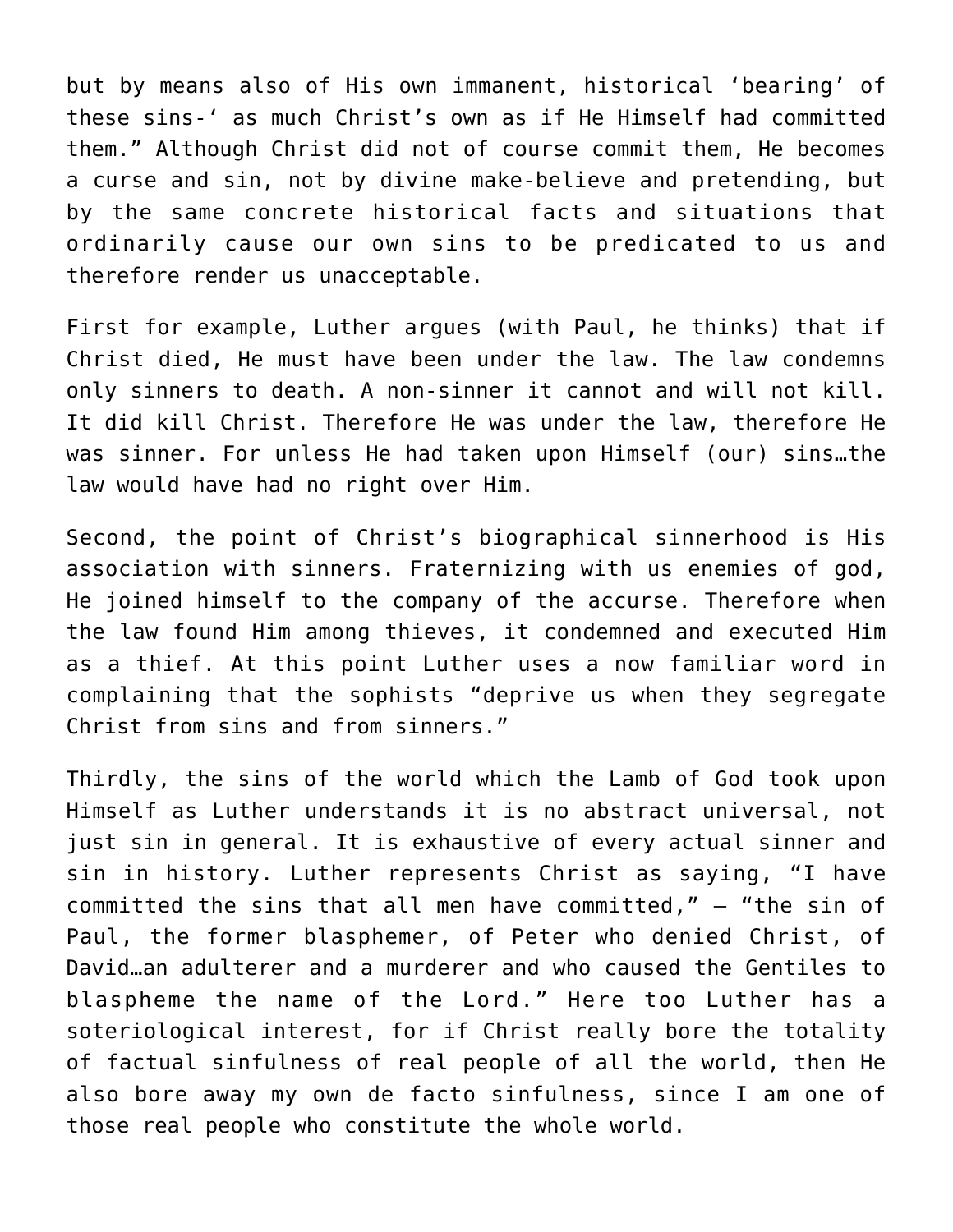Fourth, Luther notes that Paul does not use the adjectival form (Christ is sinful or is accursed) but in both places he uses the substantive form. Christ is sin itself, the curse itself. Which, says Luther, is the way a sinner reacts when he really comes to a knowledge of himself. He can no longer distinguish between his own self and the sinfulness, as though the two were separable. That is, he seems to himself to be not only miserable but misery itself; "not only a sinner and an accursed one, but sin and the curse itself."

Fifth, our sins are so much Christ's own that He bore them not only psychologically but also, as we do, bodily – "in His body." For Luther the usual ascription to Christ's bearing our sins in His body is that by His bodily dying, He put those sins in His body to death. In bodily death not only the body, but also the sinner and his sin, curse, and impending death, is exterminated.

Sixth, just as we with our sin, so Christ in assuming our sin is sinner by His own choice. "Because He attaches Himself to our sins 'willingly' (sponte), He has only Himself to thank for the fact that He is liable for them. Christ being in the company of sinners is not caught in some arbitrary guilt by association – in innocent ignorance or against His will, but 'Christ was not only found among sinners, but of His own free will…He wanted to be an associate of sinners….' Thus 'the law came and said: 'Christ, if you want to reply that you are guilty and that you bear the punishment, you must bear the sin and the curse as well.'"

Luther exposes Christ's sinnerhood in fullest measure, so that the law is at its strength when it puts Him to death as the sinner of sinners. For it is this same law at its holiest and best, which in the fantastic conflict (duel) that ensues, is eternally discredited. The other tyrants that render men unacceptable as well  $-$  sin, devil, curse, wrath, death  $-$  are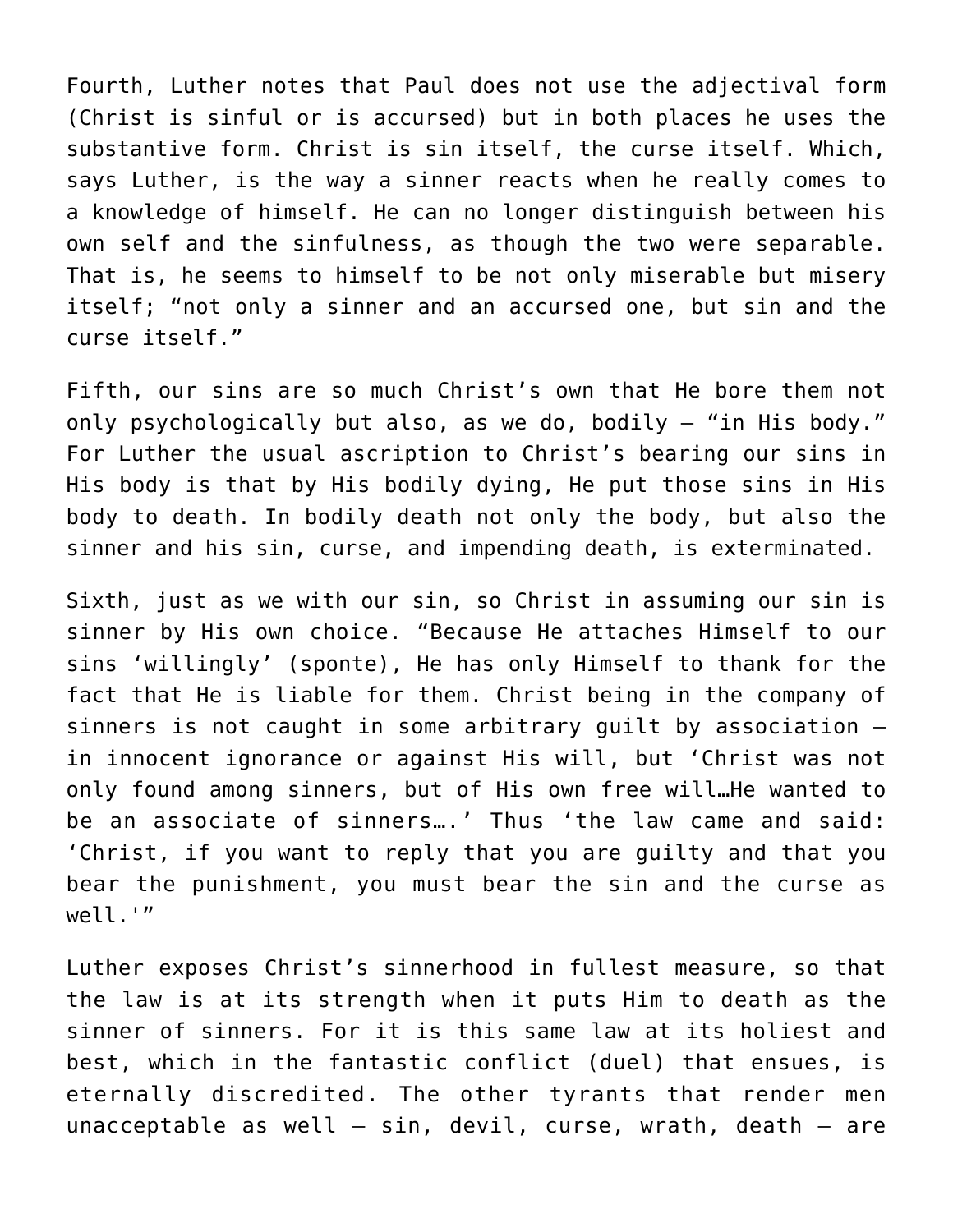present not as caricatures but at the height of their power and authority. Since these are the real tyrants with which men must reckon in their acceptance or rejection before God, the fantastic duel of Good Friday and Easter Sunday becomes a most joyful one. The secret to the duel is that the "grace of God and the blessings of Christ" are locked in mortal combat with the full powers of the curse and other tyrants "in this one person." When the clash finally comes, the divine powers  $-$  life, righteousness, blessing – of course prevail over their lesser opposites, death, sin, curse. But the secret is that both sets of contraries are really Christ's. And when the law and curse do what they have to do to a sinner, attack him and kill him, they were in this one instance attacking the Prince of Life.

"Christ's intentional self-incrimination, His personal decision to attach Himself to the enemies of God – the very reason He was cursed, and rightfully – was the selfsame decision of the selfsame person (the merciful decision of the divine person) which to curse (or to seek to destroy) is sheer blasphemy. The curiosity is not how blessing conquered the curse, but why curse even tried to wrestle with blessing, why death tried to overcome life. That fantastic duel is reflected in the great Easter hymn: CHRIST LAG IN TODESBANDEN. "It was a strange and dreadful strife when life and death contended." Luther says that because God's blessing and our sins were so intimately joined in this one person (the incarnation is not just the union of God and man, it is the union of God and a sinner), law and curse, which had to exert themselves against sin, had no choice but to condemn and thereby condemned the divine blessing as well. The upshot of this strange and dreadful strife (as the Easter hymn continues) was that "victory remained with life, the reign of death was ended."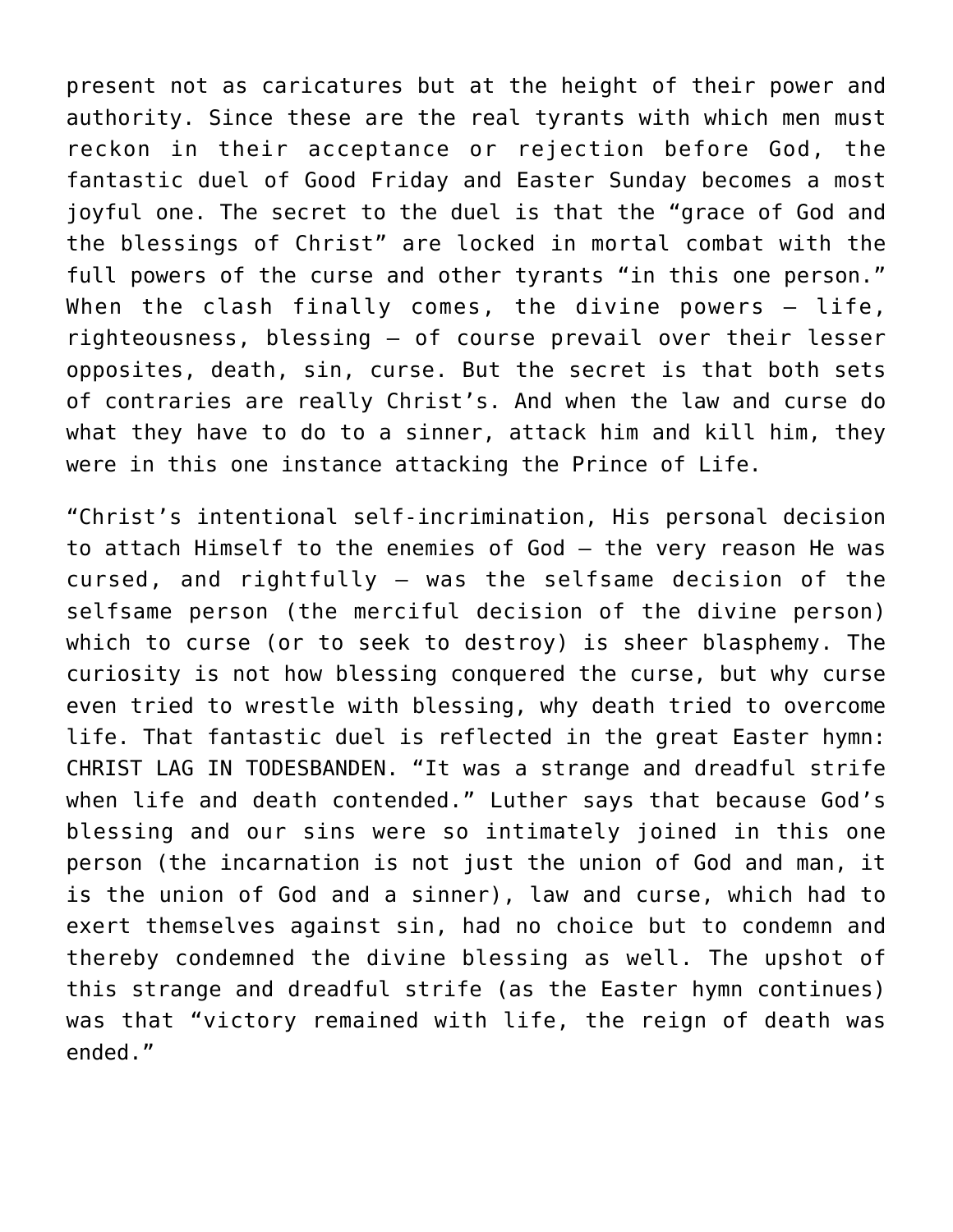## **LOVE**

When asked what makes the sinnerhood of Christ possible at all, Luther answers: Christ's love. And Christ's love is not confined to the second person of the Trinity, but it is the same loving will which He shares with the Father. (RWB, 11) "The indescribable and inestimable mercy and love of God," who saw "that we were being held under a curse and that we could not be liberated from it…heaped all the sins of all men upon Him." The culpable decision by which Christ attached himself to the enemies of God is simultaneously the decision of this very God. "Of His own free will and by the will of the Father He wanted to be an associate of sinners." Indeed, it is "Only by taking hold of Christ, who, by the will of the Father, has given Himself into death for our sins, that we are drawn and carried directly to the Father." Here is the exclusive claim: Divine acceptance by Christ alone. No one comes to the Father but by Him. Apart from Him the tyrants that really tyrannize men – sin, death, wrath, law, curse – that render them unacceptable to God and make it well nigh impossible for them even to accept themselves – apart from Christ these tyrants remain in force. Nonacceptance prevails.

If normal life after the fall is plagued by the mystery of guilt and shame that betrays our non-acceptance, the mystery of the acceptable era and the foundation of any theology of acceptance is equally a riddle. Luther remarks that "the human heart is too limited to comprehend, much less to describe, the great depths and burning passion of divine love toward us. Indeed, the very greatness of divine mercy produces not only difficulty in believing but incredulity. Not only do I hear that God Almighty, the Creator of all, is good and merciful; but I hear that the Supreme majesty cared so much for me…that He did not spare His own Son…in order that He might hang in the midst of thieves and become sin and a curse for me, the sinner and accursed one, and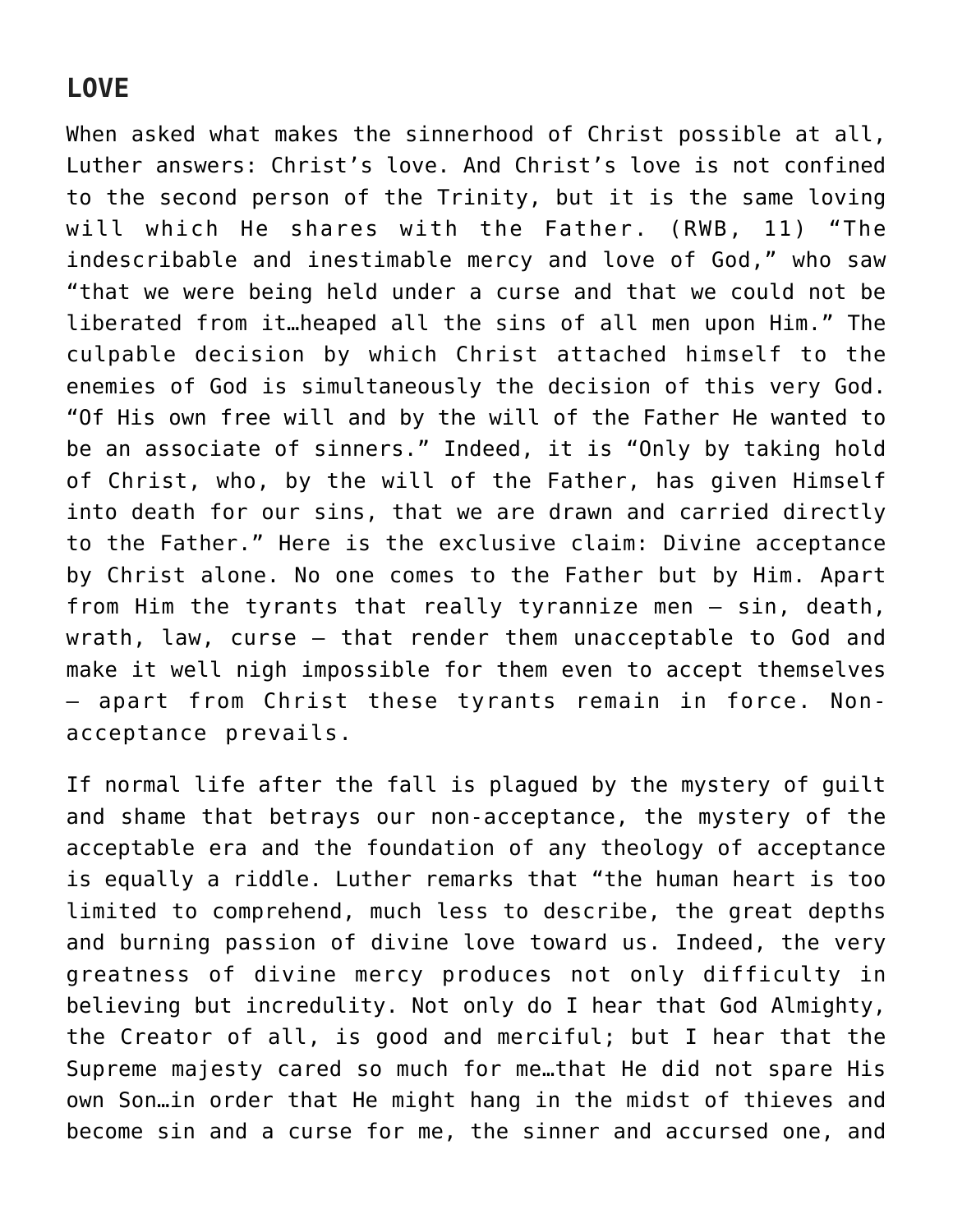in order that I might be made righteous, blessed, and a son and heir of God (those are the biblical synonyms for acceptance). Who can adequately explicate this goodness of God? Not even all the angels."

For Christian theology, that is the big mystery about acceptance. That it is totally and exclusively wrapped up "in his body" and "in His person." The communication and extension of this acceptance is relatively less of a mystery. If the Christ of Easter morning is the completion of the acceptance of unacceptable men by God, then affiliation with Him is the simple mode for having the acceptance oneself. "There is no condemnation for those who are in Christ Jesus," says the Apostle in Romans 8. He is arisen, tangible evidence that God accepts Him and accepts His work. "If any man is in Christ, he too is a new creation, the acceptable era, the old has passed away – at least the inevitable necessity of life under the curse of non-acceptance after the fall  $\Box$  behold the new has come," St. Paul says in 2 Cor. 5, and it is only a few verses later that he entreats his readers, "Behold, now is the acceptable time."

#### **MINISTRY**

But the apostolic interest in the communication of this acceptance goes further than just to say: somehow get in touch with Christ and then you have it. That could become a subtle kind of Pharisee heresy itself. Instead, the transmission of Christ's acceptance is no less the result of divine initiative than was the foundation work of Christ himself. The closing paragraph of 2 Cor. 5 ties this communication of acceptance to the great act of Christ's accepting ministry. After the assertion about the new creation in Christ, Paul continues: All this is from God, who through Christ reconciled (that is a term of acceptance) us to Himself and gave us the ministry of reconciliation. (God Himself has now passed on to us this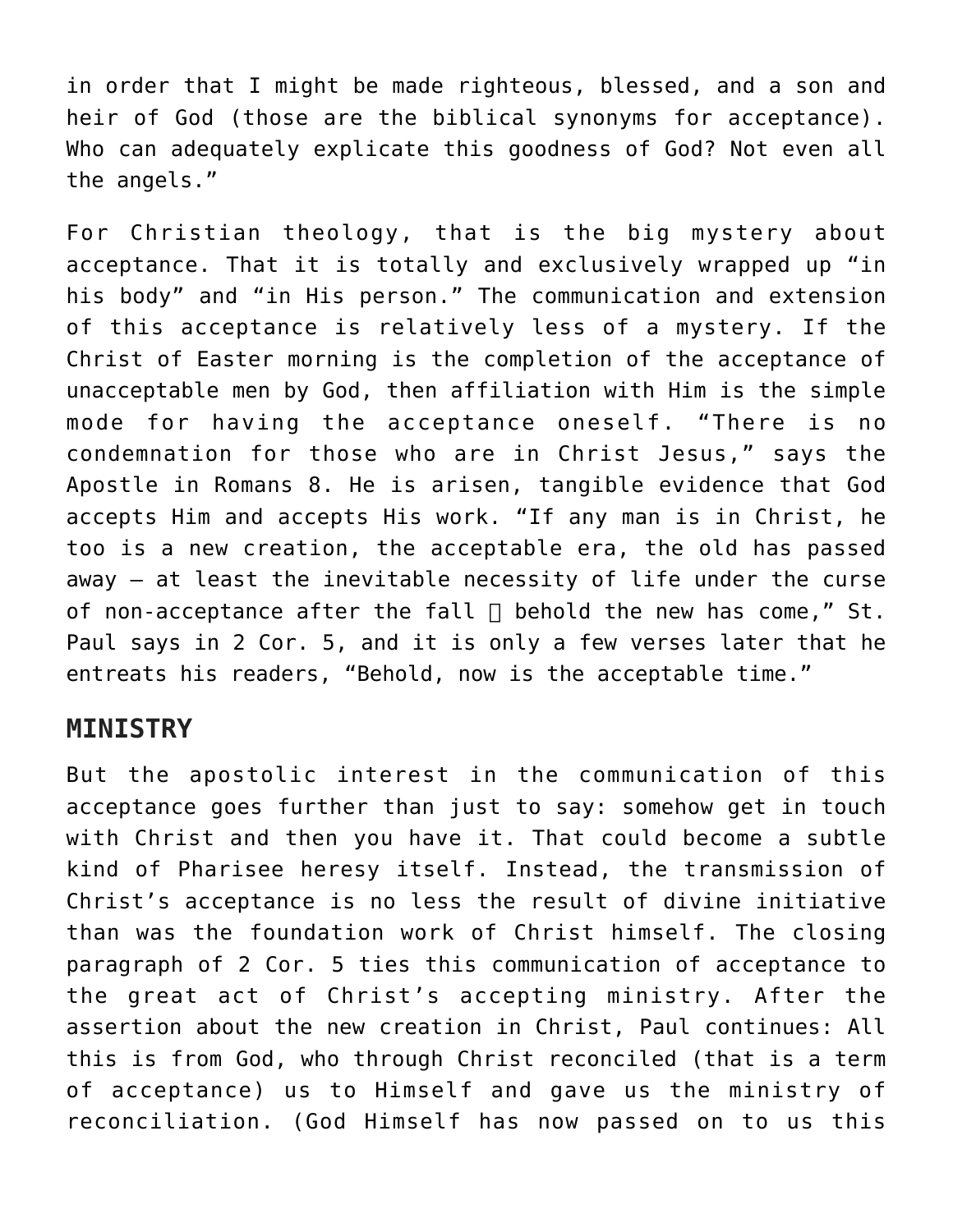ministry of acceptance) John 29, Matt. 28, Matt. 9. That is, God was in Christ reconciling (accepting) the world unto Himself, not counting their trespasses against them, and entrusting to us the message of reconciliation. (The message, the kerygma, of this completed acceptance is the divine heritage entrusted to Paul and his fellow Christians. Thus he can continue: SO WE ARE AMBASSADORS FOR CHRIST, GOD MAKING HIS APPEAL THROUGH US –that same appeal which a generation previously He had made through the lips of His first acceptable Son in whom He was well pleased) WE BESEECH YOU ON BEHALF OF CHRIST, BE RECONCILED TO GOD (and then Paul unloads the message of acceptance – condensed in one verse) FOR OUR SAKE HE MADE HIM TO BE SIN WHO KNEW NO SIN, SO THAT IN HIM WE MIGHT BECOME THE RIGHTEOUSNESS OF GOD. "Righteousness of God" means to be as righteous as God Himself is righteous. That is perfect acceptance. That is what Adam and Eve apparently thought they were striving for, to be qualitatively as God Himself. But this quality of the righteousness of God comes to you; you do not work your way up to it.

Even if Paul should be speaking in the editorial plural in 2 Cor. 5 and referring only to his own commission as an apostle, the ministry which he has in mind here is by no means limited to the clergy. The promulgation, promotion and propagation of the ministry of acceptance is not the exclusive job of the churchly professionals, although they surely ought to be doing it, if they are worth their paychecks. It is a quirk of the history of the English language that minister and ministry have come to be associated with the professional clergyman. In the New Testament era anyone who had responded to the "come unto Me" of Christ became Christ's minister. He also received the "go ye into the whole world" not into foreign countries, but into your own home, village, family, neighborhood, into your own little world which is still foreign territory as far as the kingdom of God is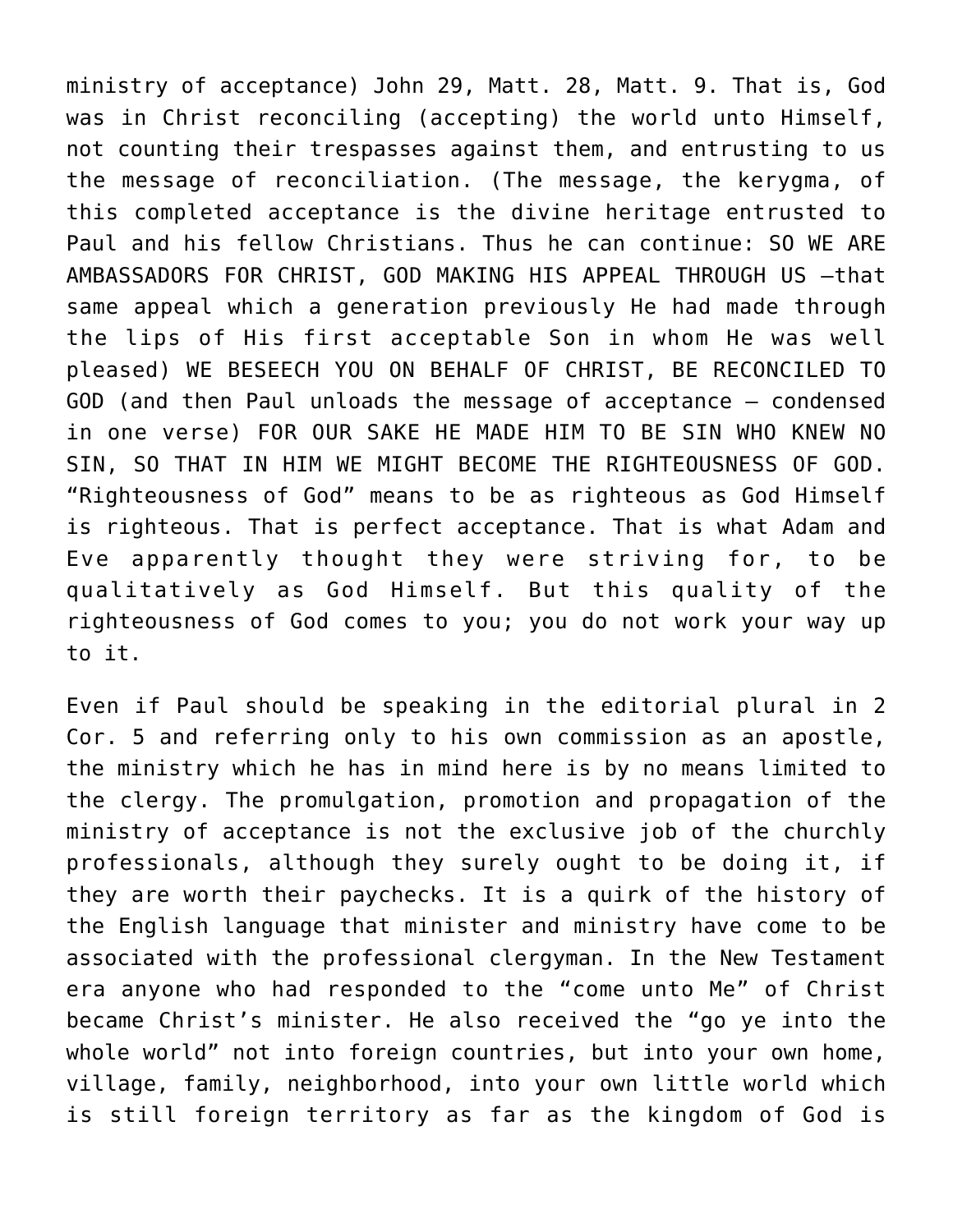concerned, and therefore unacceptable until the message of acceptance is planted into that soil. Minister is not a cast designation – workman. One of the classic New Testament references to this is the statement in Ephesians 4:11 ff.: AND CHRIST'S GIFTS WERE THAT SOME SHOULD BE APOSTLES, SOME PROPHETS, SOME EVANGELISTS, SOME PASTORS AND TEACHERS, TO EQUIP THE SAINTS FOR THE WORK OF THE MINSTRY, WHICH IS BUILDING UP THE BODY OF CHRIST. There are the pros, all right, and they are Christ's gifts to the church, but here the work of the pros is not even called ministry. Their job is to give the common saints, the laity, the necessary equipment so that they, the laity, can do the work of the ministry in all the corners of the world and nooks and crannies of human existence where they live. And that is the way the Body of Christ grows. That is the way the acceptable age expands in time and space. Earlier in the letter the Apostle has referred to the mystery, which in our terms we can define as the eyeblinking, head-shaking surprise that in Christ every unacceptable man is accepted to God. Then he goes on to call it an integral part of the "plan of the mystery" "that through the church (i.e., accepted unacceptable people) this manifold wisdom of God might now be made known to the principalities and powers," those dueling opponents of Christ which seek to keep men unaccepted and in bondage.

LHRAA has for years been isolating the changing but ever recurring shape of the principalities and powers to whom and before whom God's accepted people must announce and show forth the new era of acceptance. The church is people, but the church is people entrusted with the kerygma of reconciliation and acceptance. This is the power which is turned loose in the world to proclaim and thus actually to create the acceptable time of the Lord in the world of men after the fall. This is the ministry of acceptance. On sober reflection such a ministry sounds incredible and out of this world, but it is no more